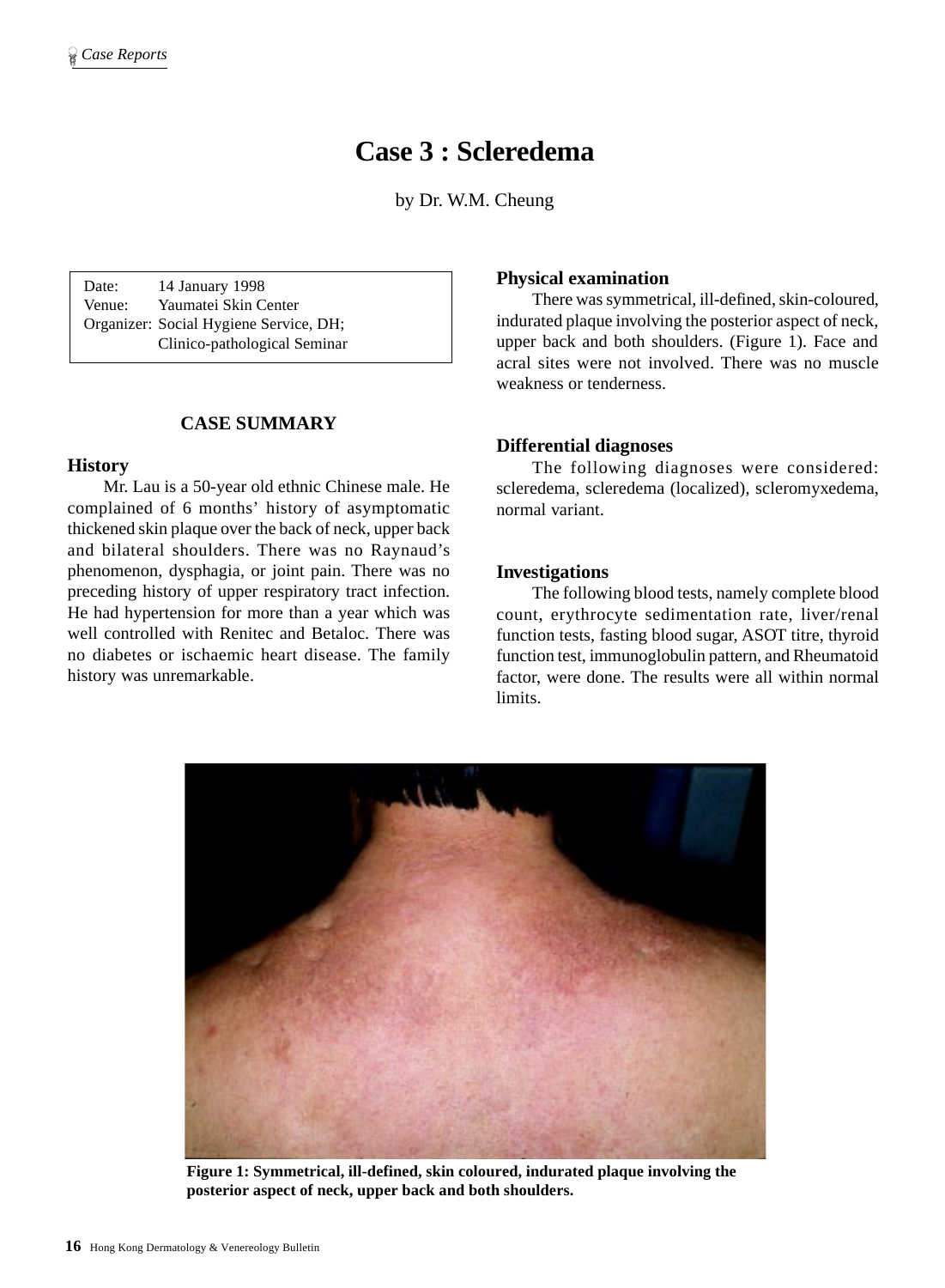Skin Biopsy was performed which showed unremarkable epidermis and the dermis was greatly thickened. The eccrine glands were abnormally situated within the upper third and mid dermis. The collagen fibres were broadened and separated by mucin. Mast cells were increased but the fibroblasts were not increased. There was mild superficial perivascular chronic inflammatory cell infiltrate in the dermis. The features were compatible with Scleredema of Buschke.

### **Management**

Reassurance was given to the patient. Regular follow up was necessary to monitor progress. The possible association with other medical conditions such as cardiac involvement and paraproteinaemia should be ruled out.

### **Discussion**

In scleredema, the histology is characterised by homogenisation of collagen fibres which is less pink in colour. Scleromyxedema is characterised by increase in the number of fibroblasts.

A local survey of scleredema from Social Hygiene Service had collected twelve cases. Eighty-three percent were associated with diabetes. Among these patients, 50% were insulin dependent. Most of them had hypertension. It is worthwhile to rule out diabetes by fasting blood sugar or oral glucose tolerance test.

# **REVIEW ON SCLEREDEMA**

Scleredema is a rare, idiopathic, connective tissue disease characterised by non-pitting swelling and induration of the skin. It was first recognised by Buschke in 1902 as a distinct entity. Previous synonyms (scleredema adultorum, scleredema neonatorum) were dropped due to frequent occurrence in children. In a review of 209 cases, 29% occurs in patients younger than 10 years of age, 22% at the age of 10-20 years, 49% in adults.

## **Aetiology**

The aetiology is unknown. There were various proposed, but unsubstantiated, hypotheses such as streptococcal hypersensitivity; lymphatic injury; disorders of the peripheral nervous system or pituitary function.

# **Histochemical analysis1**

There were increased amounts of glycosaminoglycan (GAG) and collagen in affected skins. Fibroblasts from the affected skin produced increased amounts of GAG in vitro than those from uninvolved skin. There was markedly increased type I collagen expression. Serum from patient had been shown to stimulate biosynthesis of collagen by normal or autologous skin fibroblasts.

# **Clinical features**

There are three clinical forms: abrupt onset; insidious onset; association with severe complicated  $diabetes<sup>2</sup>$ .

# **Abrupt onset**

It is preceded by viral or bacterial febrile infection, such as streptococcal infection, influenza, measles and mumps, a few days to 6 weeks before the onset of skin lesion. The prodromal symptoms include fever, malaise, myalgia and arthralgia. There is marked, non-pitting, symmetric skin induration with wood-like consistency. The lesion has a waxy white discolouration or shiny in appearance. The border is ill-defined which gradually transformed from involved to normal skin. The common sites of involvement include the posterior and lateral aspects of neck, face, shoulder and upper trunk. Skin over joints can be involved resulting in restriction in movement. Facial involvement causes expressionless facies, difficulty in wrinkling and smiling. Tongue and pharynx may also be affected causing dysphagia. This subtype may clear within a few months or may take a prolonged course.